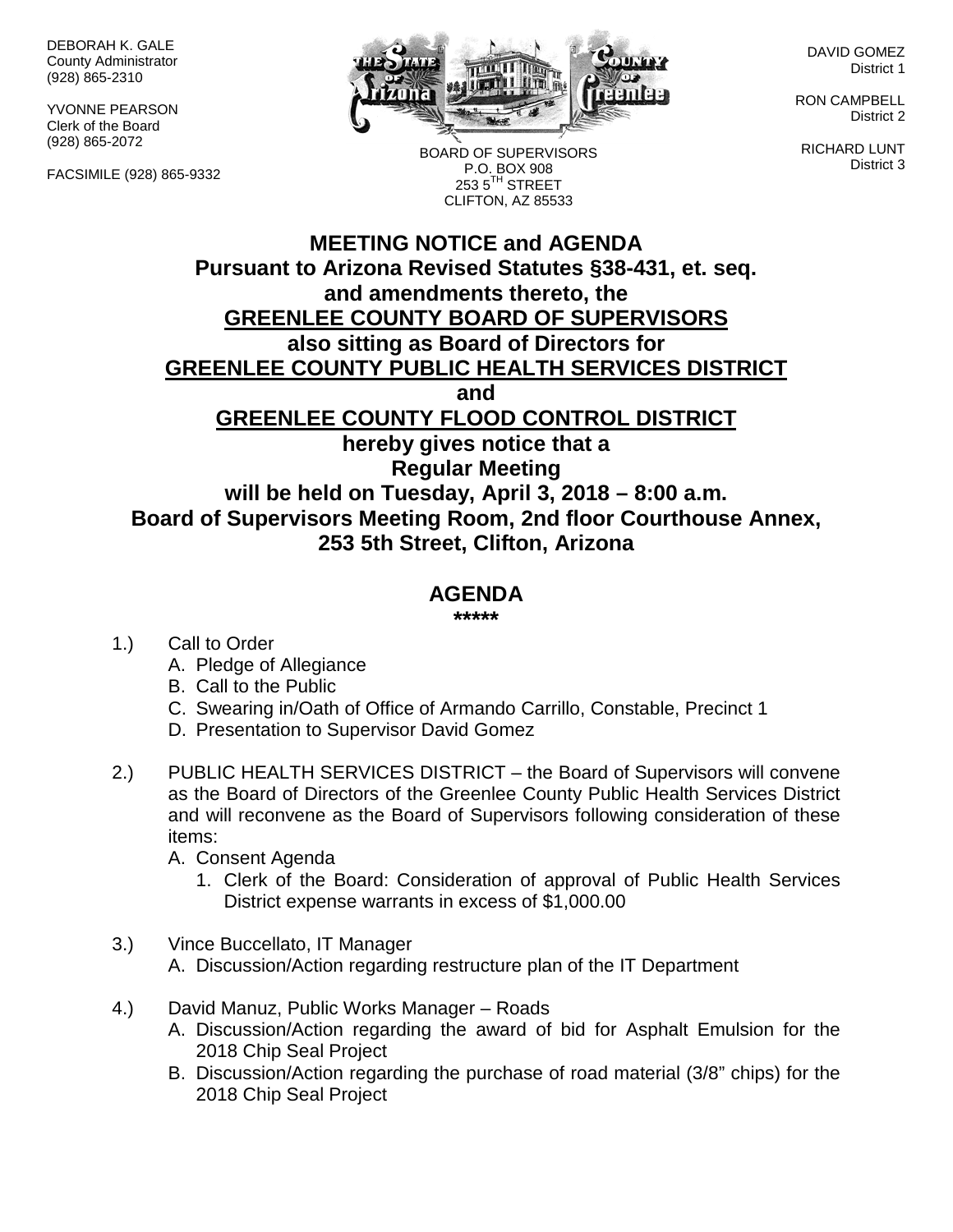- 5.) Philip Ronnerud, Planning Director
	- A. Discussion/Action regarding petitions submitted requesting to accept Terrace Lane as a County Highway
- 6.) Discussion/Action regarding the distribution of Secure Rural School Funds
- 7.) Kay Gale, County Administrator
	- A. South Annex Update
	- B. Discussion/Action regarding the implementation of an electronic time clock program
	- C. Discussion/Action regarding Fiscal Year 2019 County Healthcare Premiums
	- D. County and State budget and legislative issues
	- E. Calendar of Events
- 8.) Consent Agenda
	- A. Clerk of the Board: Consideration of approval of expense warrants in excess of \$1,000.00 – Voucher 1069; 1071
	- B. Public Works Manager: Consideration of approval of Employee Transaction Form: B. Galvin, Operations Tech I; A. Mulleneaux, Operations Tech II (Landfill)
	- C. County Sheriff: Consideration of approval of Employee Transaction Form: T. Garcia, Detention Officer
	- D. County Sheriff: Consideration of approval to purchase five (5) Harris XL-200P Triband Portable Radios from Canyon State Wireless in an amount not to exceed \$21,261.23 to be paid with budgeted GIITEM grand funds
- 9.) Supervisor Reports

Supervisor David Gomez

A. South Eastern Arizona Governments Organization (SEAGO) meeting

Supervisor Richard Lunt

- A. County Supervisors Association (CSA) Legislative Policy Committee (LPC) meeting
- 10.) Adjournment

All agenda items are for discussion and/or action as deemed necessary. The Board reserves the right to consider any matter out of order. The Board may retire into Executive Session for any of the purposes that are allowed by law, including but not limited to legal advice and/or personnel matters; as authorized by A.R.S. §38-431.et.seq. Persons with a disability may request accommodation for special assistance